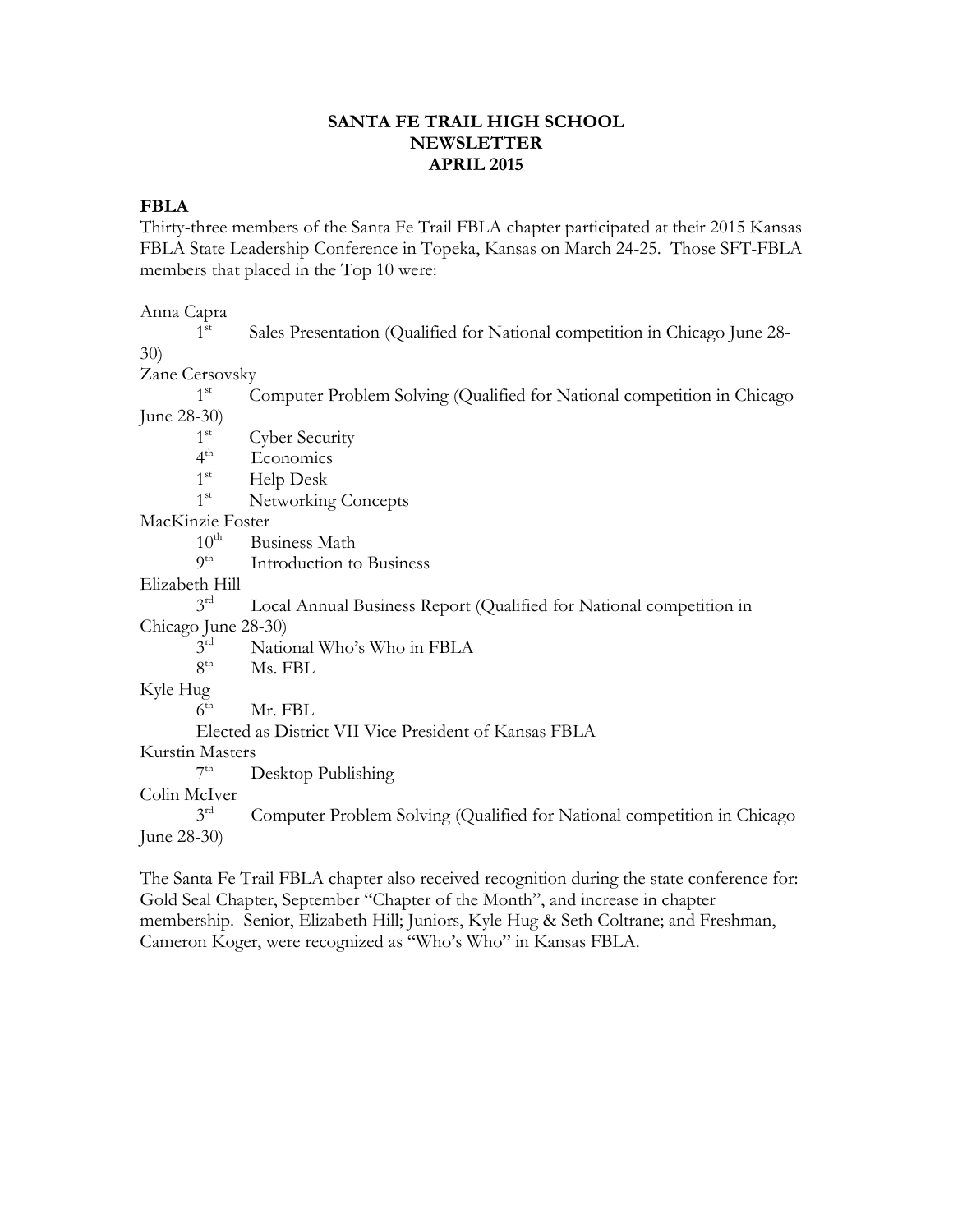

## **SPORT PHYSICALS FOR 2015-16**

Santa Fe Trail will be offering sports physicals at school in conjunction with the Washburn University School of Nursing. The physicals will be valid for the 2015-2016 school year. Physicals will be given at Santa Fe Trail High School on May 1st for student athletes in grades 9-11 and Carbondale Attendance Center on May 5<sup>th</sup> for student athletes in grades 6-8. The cost will be \$35. Insurance will **not** be billed. More specific information will be provided as the date approaches. If you have questions, please contact Jeanette Lewis, RN, BSN at 785-665-7161 or 785-836-7656.

## **WIND TURBINE AT SFT**

The long awaited installation of our wind turbine is finally upon us. It will be installed Thursday April 2nd, rain or shine, provided it is not a down pour. The timing couldn't be better as we look at the possibility of offering a new science course, Energy Science, where our students can get a leg up on their competition in the work force by learning about the energy industry and renewable energy sources. The energy industry in the next years will potentially be losing 50% of their workforce due to retirements and this course will put our students into position to take additional courses through Washburn Tech and Flint Hills Technical College to receive the training necessary to enter many of the energy related careers which will be in high demand. Feel free to stop by and see what is happing west of the DAC.

## **WHAT'S NEW IN THE ART DEPARTMENT**

Kiara Padilla was a finalist for the "Artist of the Week" award for the 10th-12th age group on the ARTSONIA Art Website for March 29- April 4th.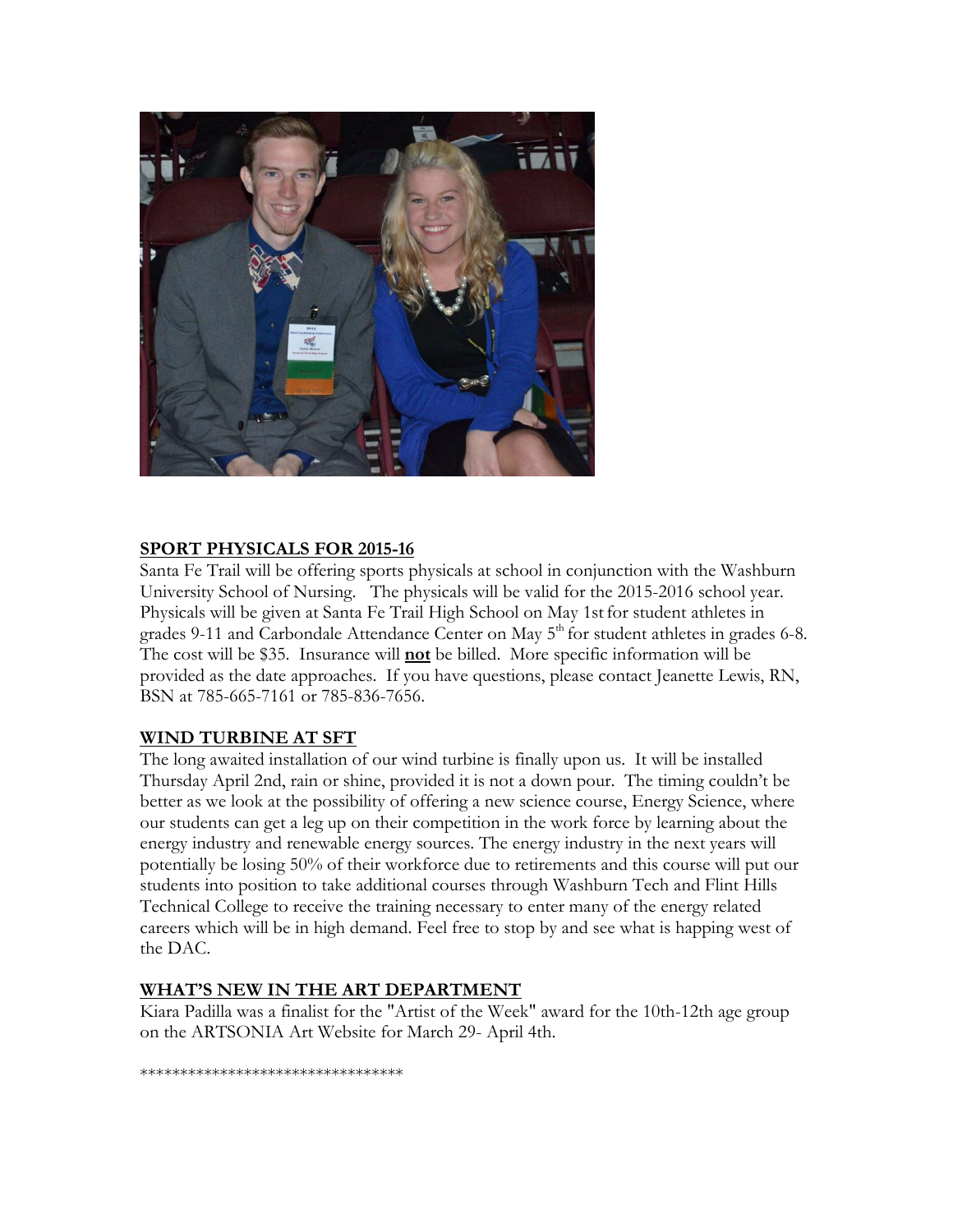On Wednesday, April 8th, Santa Fe Trail Junior High and High School will be holding **"Above & Beyond"**, an end-of-year collaborative art exhibit. This will take place in the commons area of the high school and will be held from 5:30-6:30 pm. Two and threedimensional artwork, as well as a podcast, and functional art from the industrial technology classes will be on display. This will be a fun evening with some wonderful artwork to view! So please come and show your support for all of our talented artists!



# **SOPHOMORE ENGLISH**

The students in Mrs. Hoffsommer's and Mrs. McIver's Advanced Sophomore English class are in the midst of a unit on censorship and banned/challenged books. Students started off the unit by researching various books that have been banned or challenged over time. They then read the novel *Fahrenheit 451*, which is a futuristic novel about a society where all books are banned. Following the reading of this novel, the students received a visit from former SFT teacher, Paul Schmidt, who talked to them about mob mentality and the idea of "group think" – which is the idea that we often do things in groups that we would not do individually. This topic led into another novel study over a book called *The Wave*. This novel is a fictional account of a real-life social experiment that took place in a school in California. Upon completion of *The Wave*, the students had another amazing "visit" with someone to help them understand the material. Todd Strasser, author of *The Wave*, held a Skype visit with the students. The students were able to ask Mr. Strasser about the novel, as well as about the process of writing a novel. He was very entertaining and shared a lot of outstanding information with the students. This has been a valuable learning unit and will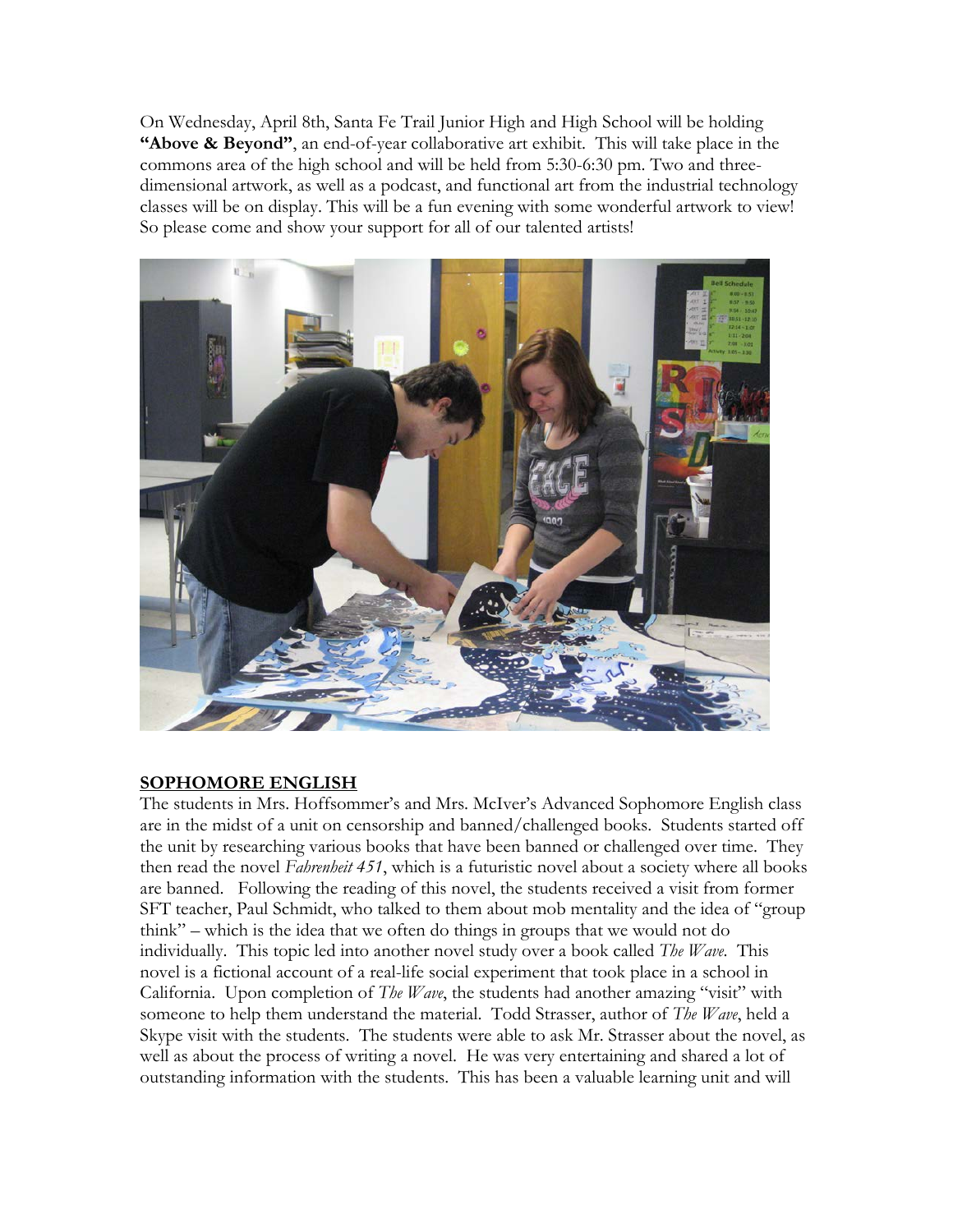be concluded with a research paper which ties the two novels, *Fahrenheit 451* and *The Wave*, together.



# **WHAT'S NEW IN THE INDUSTRIAL TECH DEPARTMENT**

The Industrial education department is busy getting functional art woodworking projects done for the art show next Wednesday, April 8. This year, we will have on display several very useful wood working project that students will use for various reasons. Some of the projects will be used to sit on. Others will be used to store televisions and gaming components. Please come by next Wednesday night from 5:30 – 6:30 and see what your students are creating. I have included a few pictures in case you can't make it.

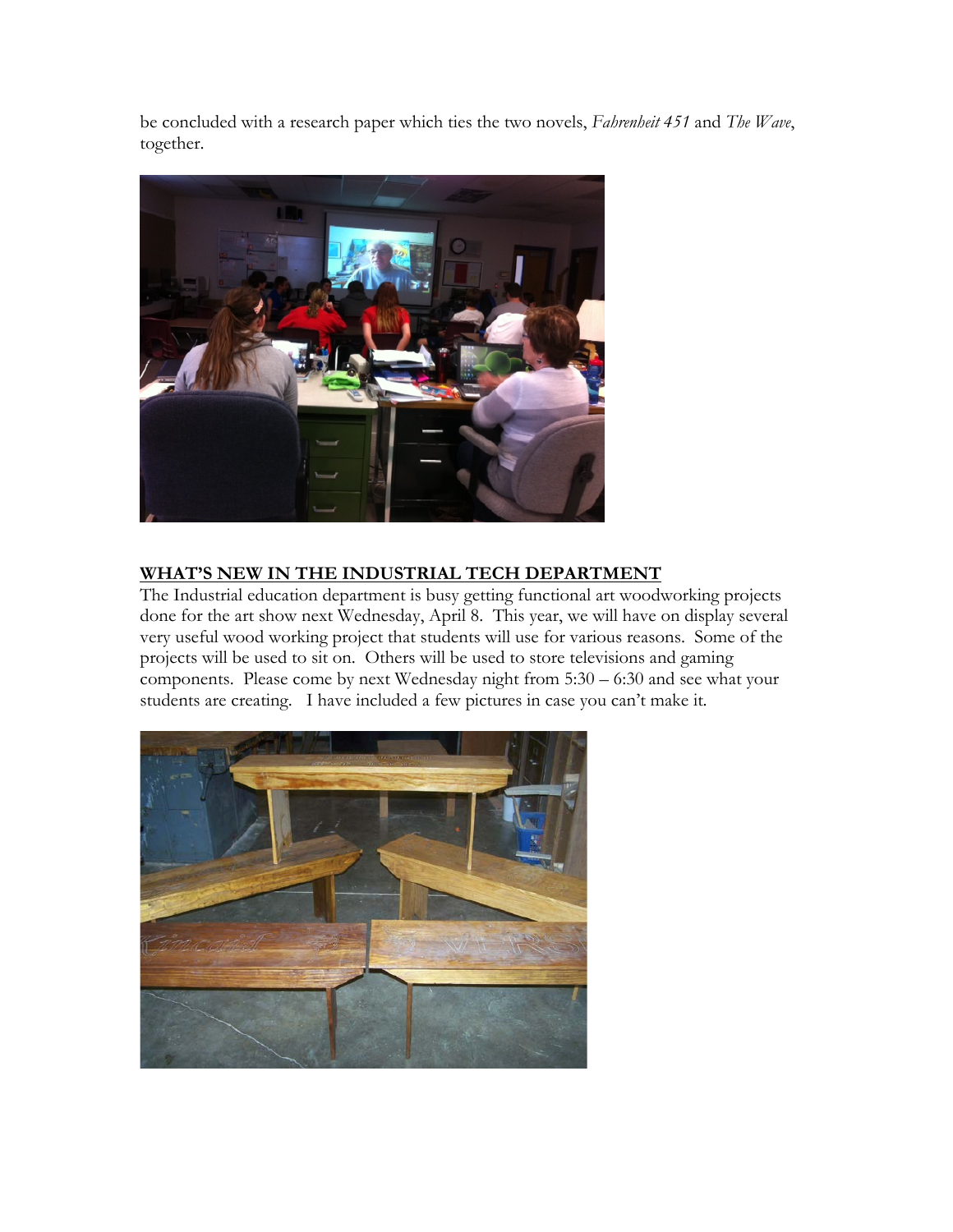# **Athletics and Activities at Santa Fe Trail High School**

#### **The following SFT Student-Athletes received post-season honors for winter sports:**

**Ethan Dean** was selected to the Lawrence Journal-World All-Area Wrestling 1<sup>st</sup> Team, and is a member of the Pioneer League  $1<sup>st</sup>$  Team for wrestling.

**Colin Koger** is a member of the Pioneer League 1<sup>st</sup> Team for wrestling.

**Jake Hastings** is a member of the Pioneer League 1<sup>st</sup> Team for wrestling and was named an Honorable Mention Selection to the Lawrence Journal-World All-Area Wrestling Team.

**Chris Davis** is a member of the Pioneer League 2<sup>nd</sup> Team for wrestling.

**Brenden Hale** is a member of the Pioneer League 2<sup>nd</sup> Team for wrestling.

**Bryce Erickson** is a member of the Pioneer League 2<sup>nd</sup> Team for wrestling and was named an Honorable Mention Selection to the Lawrence Journal-World All-Area Wrestling Team.

**Cal Lyle** is a member of the Pioneer League 2<sup>nd</sup> Team for wrestling.

The **Santa Fe Trail High School Wrestling Team** placed 2<sup>nd</sup> at the Pioneer League Tournament and 7<sup>th</sup> at the 4A State Wrestling Tournament.

**Weston Gloss** was named to the Pioneer League 1<sup>st</sup> Team and The Osage County Herald All County 1<sup>st</sup> Team for basketball.

**Mandy Watson** was named a 2<sup>nd</sup> Team selection to The Osage County Herald for girls' basketball.

## **Baseball**

The baseball season has gotten off to a good start in 2015. The varsity team split their doubleheader against Osage City in the season opener and took both games of a doubleheader against Prairie View on March  $31<sup>st</sup>$ . The junior varsity is 2-0 on the young season, with both of their wins coming against Prairie View. All varsity and junior varsity home games are played at Jones Park in Overbrook. Santa Fe Trail will be participating in the Regional Baseball Tournament held by Kansas City-Bishop Ward at Community America Ballpark (T-Bones' Stadium), 1800 Village West Parkway, Kansas City, Kansas 66111. One (1) day Regional Tournament at Community America Ball Park on Tuesday, May 19, 2015.

## **Softball**

On Thursday, March 26<sup>th</sup> the varsity softball team kicked off the season and compiled 2 wins against Osage City. On Tuesday, March 31<sup>st</sup> the Lady Chargers traveled to Prairie View and lost both games of a doubleheader. This year's junior varsity team is 0-4 on the young season. All varsity and junior varsity home games are played at Jones Park in Carbondale.